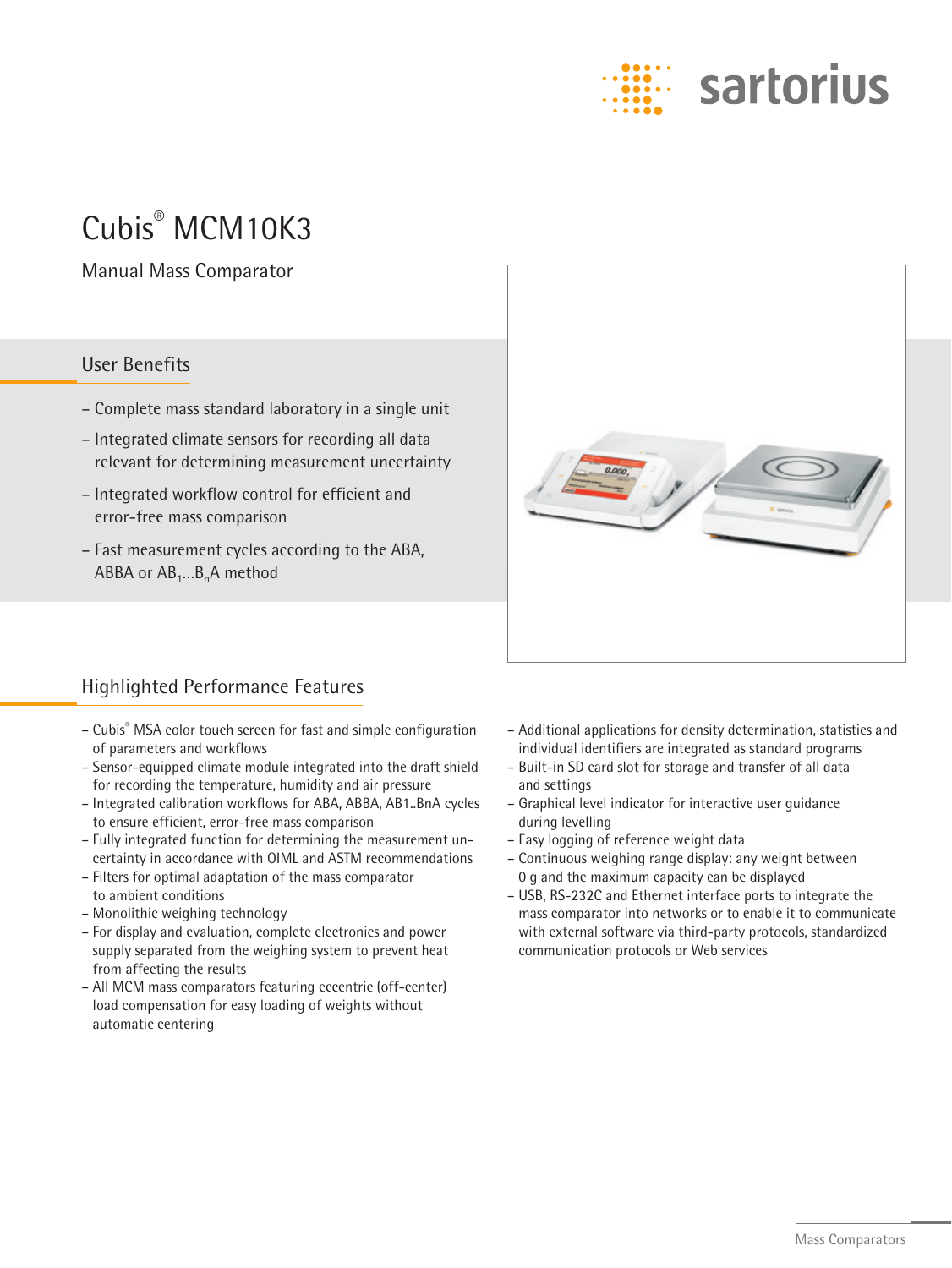## Technical Specifications

| <b>Metrological Specifications</b>                  |                                                                             | <b>Dimensions</b>                       |                                |
|-----------------------------------------------------|-----------------------------------------------------------------------------|-----------------------------------------|--------------------------------|
| Maximum capacity                                    | $11$ kg                                                                     | Weighing pan dimensions $(W \times D)$  | $200 \times 200$ mm            |
| Application range                                   | $0 - 11$ kg                                                                 | Sample size $(D \times H)$              | $240 \times 276 \times 102$ mm |
| Readability                                         | 1 <sub>mg</sub>                                                             | Weigh cell $(W \times D \times H)$      | $239 \times 320 \times 56$ mm  |
| Repeatability, optimal <sup>1</sup> )               | $0.8$ mg                                                                    | Electronic unit $(W \times D \times H)$ | 9.8 kg                         |
| Repeatability, standard $E^2$ )                     | 1 <sub>mg</sub>                                                             | Net weight                              | 13.9 kg                        |
| Repeatability, E $\frac{1}{10}$ load <sup>2</sup> ) | $0.8$ mg                                                                    | Gross weight                            | $\mathbf{1}$                   |
| Repeatability standard, $F^3$ )                     | 3 <sub>mg</sub>                                                             | Number of packages                      | $60 \times 40 \times 49$ cm    |
| Electronic weighing range<br>and tare range         | 11 kg                                                                       | Optimal height for setup                | 800 mm                         |
| Linearity                                           | 6 mg                                                                        |                                         |                                |
| Eccentric load deviation                            | 0.5 mg   $mm$                                                               | Applications                            |                                |
| Stabilization time                                  | 3 <sub>s</sub>                                                              | OIML R111, class E1                     | 10 kg                          |
| Cycle time, ABBA in s                               | 90 <sub>s</sub>                                                             | OIML R111, class E2                     | $2 - 10$ kg                    |
|                                                     |                                                                             | OIML R111, class F1                     | $500 g - 10 kg$                |
| <b>Basic Equipment</b>                              |                                                                             | OIML R111, class F2                     | $200$ g - 10 kg                |
| Interfaces                                          | RS232C   USB   LAN                                                          | OIML R111, class M1                     |                                |
| isoCAL                                              | $\checkmark$                                                                | OIML R111, class M2                     |                                |
| Draft shield                                        |                                                                             | OIML R111, class M3                     |                                |
|                                                     |                                                                             | ASTM E617, class 0                      | $3 - 10$ kg                    |
| Application programs                                | Basic weighing, mass unit<br>conversion, individual<br>identifiers, density | ASTM E617, class 1                      | $1 - 10$ kg                    |
|                                                     |                                                                             | ASTM E617, class 2                      | $500 g - 10 kg$                |
|                                                     | determination, statistics                                                   | ASTM E617, class 3                      | $300$ g $-10$ kg               |
| Below-comparator weighing                           | $\checkmark$                                                                | ASTM E617, class 4                      |                                |
| port                                                |                                                                             | ASTM E617, class 5                      |                                |
| Air temperature sensor                              | $\checkmark$                                                                | ASTM E617, class 6                      |                                |
| Air humidity sensor                                 | $\checkmark$                                                                |                                         |                                |
| Air pressure sensor                                 | $\checkmark$                                                                |                                         |                                |
| PC connecting cable                                 | <b>USB</b>                                                                  |                                         |                                |

| <b>Ambient Conditions</b>                  |                                       |
|--------------------------------------------|---------------------------------------|
| Permissible operating<br>temperature range | 10-30 $°C$                            |
| Recommended operating<br>temperature       | 22 °C                                 |
| Temperature fluctuations                   | $0.3^{\circ}$ C/h $0.5^{\circ}$ C/12h |
| Max. air current                           | $< 0.2$ m/s                           |
| Humidity range                             | $40 - 70 %$                           |
| Humidity fluctuations                      | $5\%$ 4 h                             |
| Power supply                               | 100-240 V AC/50-60 Hz                 |
| Power consumption                          | $<$ 35 VA                             |

Ambient Conditions